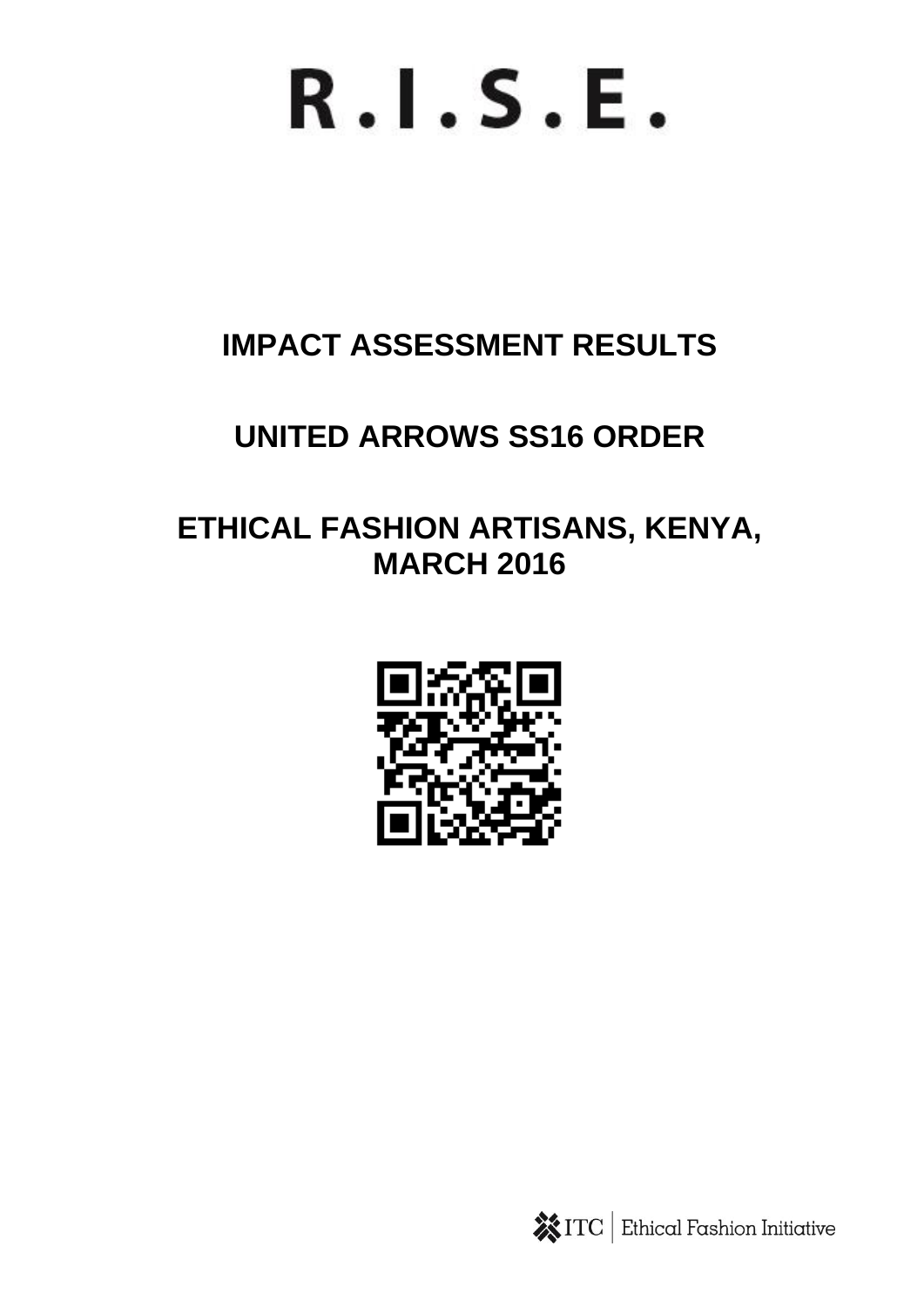#### **TABLE OF CONTENT**

| $\mathbf{1}$ . |      |  |  |
|----------------|------|--|--|
| 2.             |      |  |  |
| 3.             |      |  |  |
| $\mathbf{4}$ . |      |  |  |
|                | 4.1. |  |  |
|                | 4.2. |  |  |
|                | 4.3. |  |  |
|                | 4.4. |  |  |
|                | 4.5. |  |  |
|                | 4.6. |  |  |
| 5.             |      |  |  |
|                | 5.1. |  |  |
|                | 5.2. |  |  |
|                | 5.3. |  |  |
| 6.             |      |  |  |
|                | 6.1. |  |  |
|                | 6.2. |  |  |
| 7 <sub>1</sub> |      |  |  |
|                | 7.1. |  |  |
|                | 7.2. |  |  |
|                | 7.3. |  |  |
| 8.             |      |  |  |
| 9.             |      |  |  |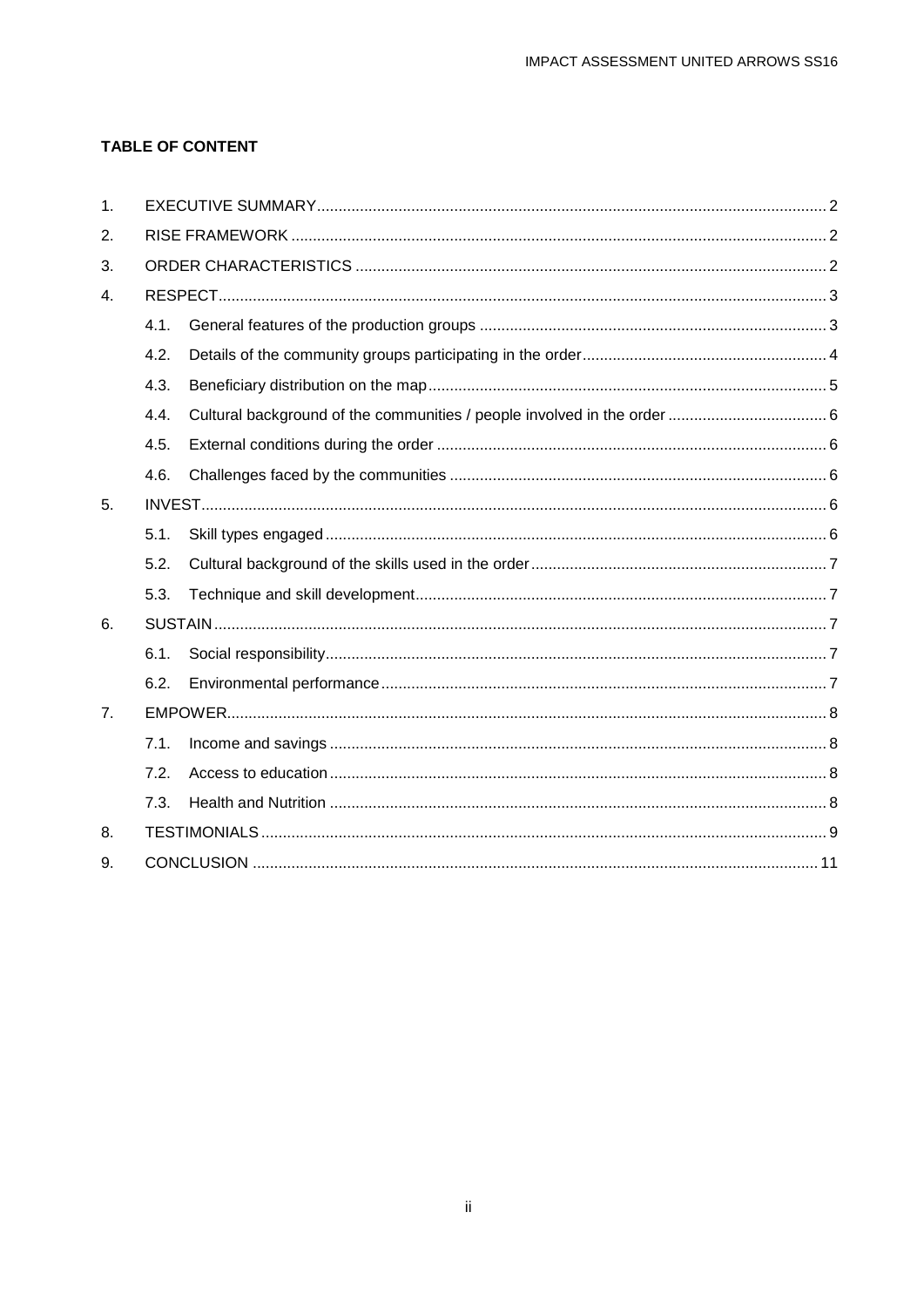#### *Impact assessment summary page*

| <b>Client</b>                               | UNITED ARROWS                                                                                                     |
|---------------------------------------------|-------------------------------------------------------------------------------------------------------------------|
| <b>Country of production</b>                | Kenya                                                                                                             |
| <b>Producing entity (Social enterprise)</b> | <b>Ethical Fashion Artisans EPZ Ltd</b>                                                                           |
| <b>Date of Production</b>                   | February -March 2016                                                                                              |
| <b>Number of styles produced</b>            | 4                                                                                                                 |
| <b>Number of items produced</b>             | 2040                                                                                                              |
| Number of people involved in<br>production  | 79                                                                                                                |
| <b>Number of communities involved</b>       | 3                                                                                                                 |
| <b>Skills involved</b>                      | Beading, Leather Craft, Sewing, Hand screen printing,<br>Supervision and Quality control                          |
| <b>Materials</b>                            | Cotton canvas, Maasai shuka fabric, Beads, Leather, Cotton<br>canvas, Seed beads, Nylon thread and Snap fasteners |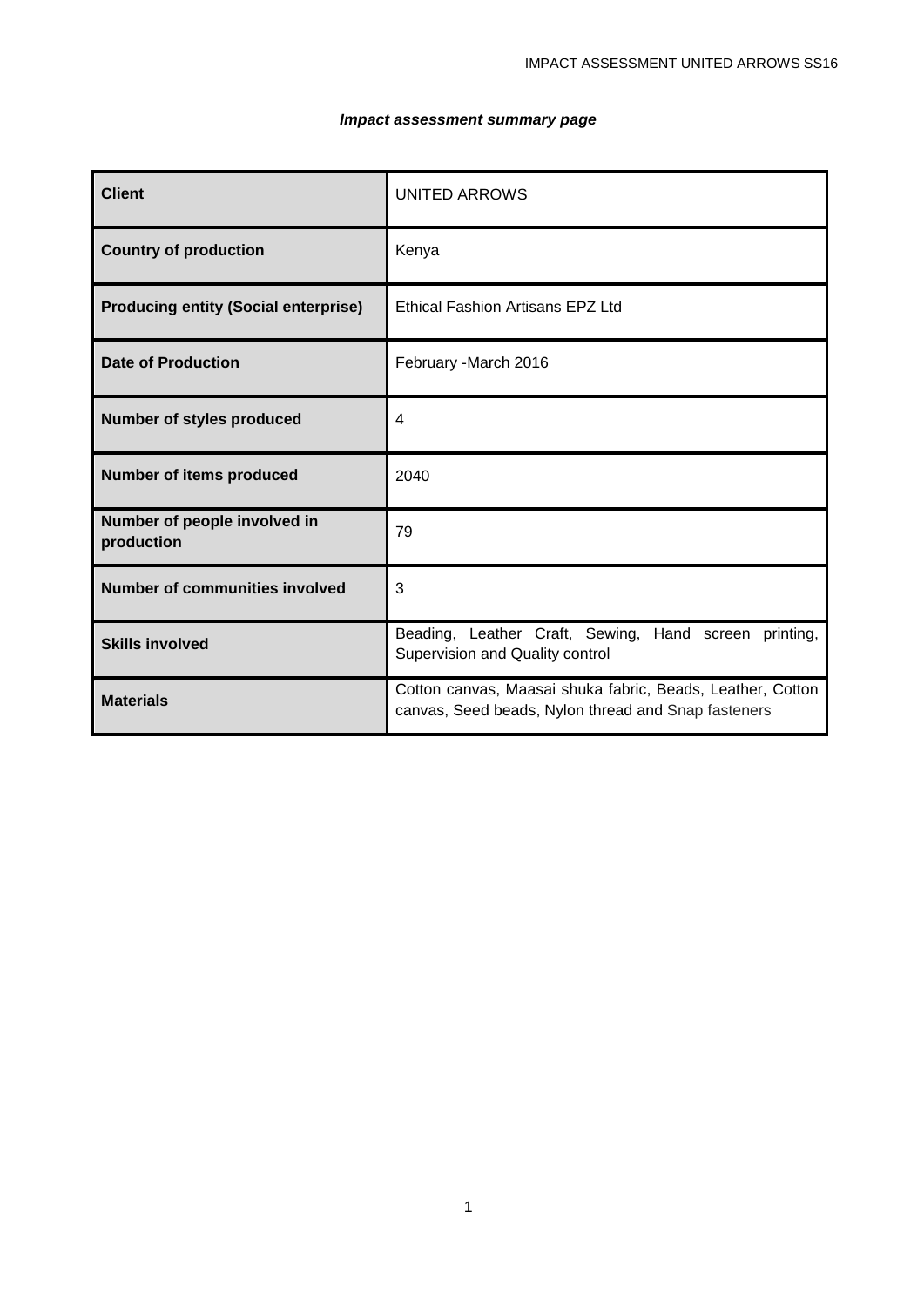# <span id="page-3-0"></span>**1. EXECUTIVE SUMMARY**

The Ethical Fashion Initiative is a flagship programme of the International Trade Centre, a joint agency of the United Nations and the World Trade Organization. The Ethical Fashion Initiative reduces global poverty by linking micro-producers and artisans to the international supply chain of fashion. The Ethical Fashion Initiative facilitates dignified work at a fair wage. This is achieved by connecting some of the world's most marginalised artisans in Africa and Haiti to the fashion industry's top talents, for mutual benefit. The Ethical Fashion Initiative also works with emerging African designers to promote creativity and encourage local manufacturing on the continent.

Since 2010, the Ethical Fashion Initiative has been a member of the Fair Labor Association (FLA). All production processes follow a rigorous code of conduct to ensure social compliance.

The Ethical Fashion Initiative develops local creativity, fosters predominantly female employment and empowerment, promotes gender equality to reduce extreme poverty and increase the export capacities of the regions in which it operates.

# <span id="page-3-1"></span>**2. RISE FRAMEWORK**

RISE is a framework developed by the Ethical Fashion Initiative that evaluates and supports sustainability, social and environmental responsibility, traceability and impact. RISE allows the monitoring and evaluation of the efficiency and effectiveness of projects and identifies their real economic and social impact in the supply chain. As a result of data gathering, surveys and analysis, the RISE team captures data and information of the production of the collections for international buyers.

| <b>Style</b>                       | Photo | Quantity | <b>Groups involved in</b><br>production                                                              |
|------------------------------------|-------|----------|------------------------------------------------------------------------------------------------------|
| <b>Beaded Tote</b><br><b>Brown</b> |       | 60       | Beadwork done in II<br>Kirongo, II Ingwesi, and<br>Olonana women<br>groups                           |
|                                    |       |          | Sewing, Finishing<br>Quality Control and<br>packing done at Ethical<br>Fashion Artisans - EPZ<br>Ltd |
| <b>Beaded Tote</b><br><b>ECRU</b>  |       | 60       | Beadwork done in II<br>Kirongo, II Ingwesi, and<br>Olonana women<br>groups                           |
|                                    |       |          | Sewing, Finishing<br>Quality Control and<br>packing done at Ethical<br>Fashion Artisans - EPZ<br>Ltd |

# <span id="page-3-2"></span>**3. ORDER CHARACTERISTICS**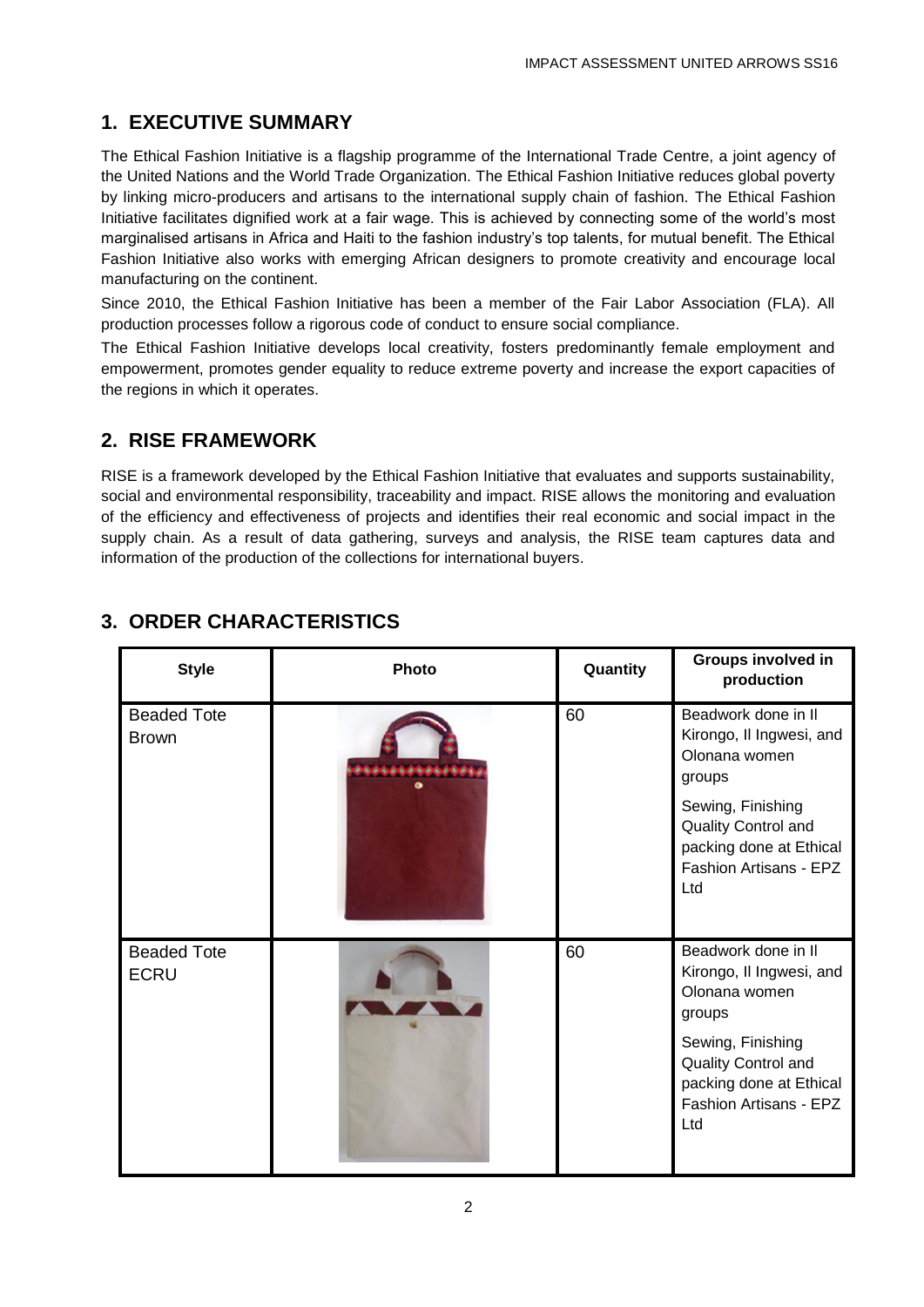| <b>Beaded Tote</b><br><b>Black</b>                                                                           | 60   | Beadwork done in II<br>Kirongo, Il Ingwesi, and<br>Olonana women<br>groups<br>Sewing, Finishing<br>Quality Control and<br>packing done at Ethical<br>Fashion Artisans - EPZ<br>Ltd |
|--------------------------------------------------------------------------------------------------------------|------|------------------------------------------------------------------------------------------------------------------------------------------------------------------------------------|
| <b>Narrow Necklace</b><br>Multicolour<br><b>Light Blue</b><br><b>Black</b><br>Orange<br>Red                  | 900  | Beadwork done in II<br>Kirongo, II Ingwesi, and<br>Olonana women<br>groups                                                                                                         |
| <b>Chunky Necklace</b><br>Multicolour<br><b>Blue</b><br><b>Black &amp; White</b><br><b>Black &amp; Brown</b> | 780  | Beadwork done in II<br>Kirongo, II Ingwesi, and<br>Olonana women<br>groups                                                                                                         |
| Leather Cuff Red<br>and Black                                                                                | 90   | Beadwork done in II<br>Kirongo, II Ingwesi, and<br>Olonana women<br>groups                                                                                                         |
| Multicolour                                                                                                  | 90   | Beadwork done in II<br>Kirongo, II Ingwesi, and<br>Olonana women<br>groups                                                                                                         |
| <b>Total</b>                                                                                                 | 2040 |                                                                                                                                                                                    |

# <span id="page-4-0"></span>**4. RESPECT**

# **4.1.General features of the production groups**

<span id="page-4-1"></span>United Arrows Spring/Summer 2016 order contributed to the Ethical Fashion Initiative's concerted effort directed towards closing the gap of economic exclusion especially for female artisans. The order provided equal job opportunities and artisanal skill development enabling artisans to improve their well-being and standard of living.

- The order was produced by 79 artisans from three different communities.
- Most of the participants were from rural areas and belong to nomadic pastoral tribes.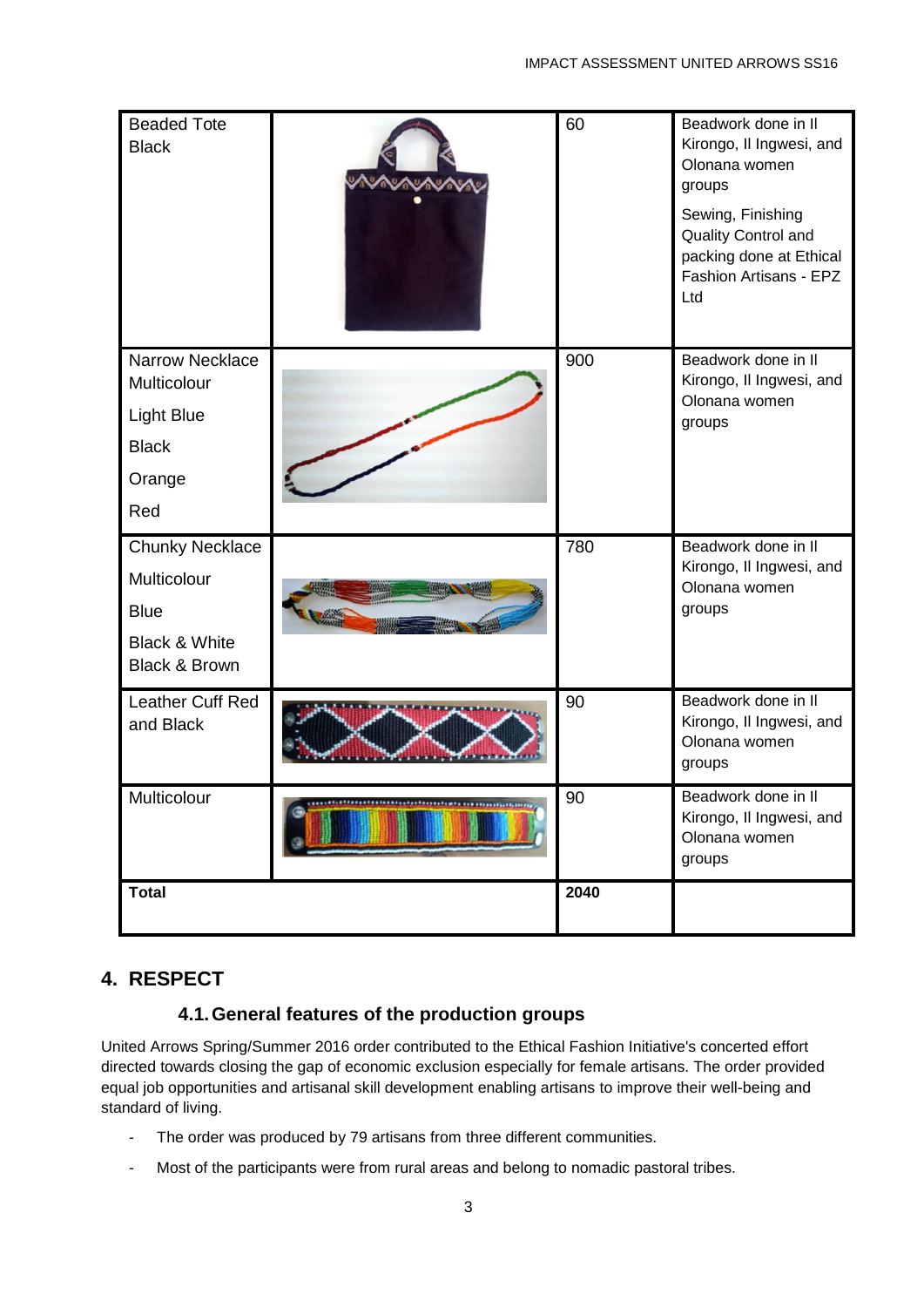- 77% of the participants in the order were women.
- 88% of the artisans were under 40 years old.
- 66% of participants had one to three dependents and 29% of artisans had between four and six dependents, while 5% had seven or more dependents.

<span id="page-5-0"></span>

| Group                                           | <b>Location</b>   | Year of<br>first<br>engage<br>ment<br>with EFI | <b>Main skills</b><br>used in the<br>order                                                                                 | $#$ of the<br>participant<br>s in the<br>order | # of<br>Women | <b>Brief details of the</b><br>community                                                                                                                                                      |
|-------------------------------------------------|-------------------|------------------------------------------------|----------------------------------------------------------------------------------------------------------------------------|------------------------------------------------|---------------|-----------------------------------------------------------------------------------------------------------------------------------------------------------------------------------------------|
| Ethical<br>Fashion<br>Artisans<br><b>EPZLTD</b> | Athi-<br>River    | 2015                                           | <b>Beadwork</b><br>Preparation,<br>Stitching,<br>Screen<br>printing,<br>Finishing,<br>Final quality<br>control,<br>Packing | 39                                             | 28            | A company employing<br>people from<br>marginalised areas such<br>as the slums of Nairobi<br>and poor<br>neighbourhoods of<br>Kitengela and Athi-river.                                        |
| Il Kirongo<br>Women<br>group                    | Kibiko -<br>Ngong | 2015                                           | <b>Beadwork</b>                                                                                                            | 10                                             | 10            | Beading groups from the<br>Kiboko area of Ngong<br>hills united to form one<br>big group. Kirongo is an<br>acronym of the<br>constituent groups which<br>are Kiserian, Orogisho<br>and Ngong. |
| Il Ingwesi<br>Women<br>Group                    | Laikipia          | 2014                                           | <b>Beadwork</b>                                                                                                            | 15                                             | 15            | A group formed to<br>address issues<br>experienced by women<br>living in a very remote<br>rural area with no basic<br>amenities.                                                              |
| Olonana<br>Women<br>Group                       | <b>Kisamis</b>    | 2013                                           | <b>Beadwork</b>                                                                                                            | 15                                             | 15            | A group of women who<br>first came together to<br>address the plight of<br>young girls who were<br>dropping out of school<br>for lack of sanitary<br>towels.                                  |

**4.2.Details of the community groups participating in the order**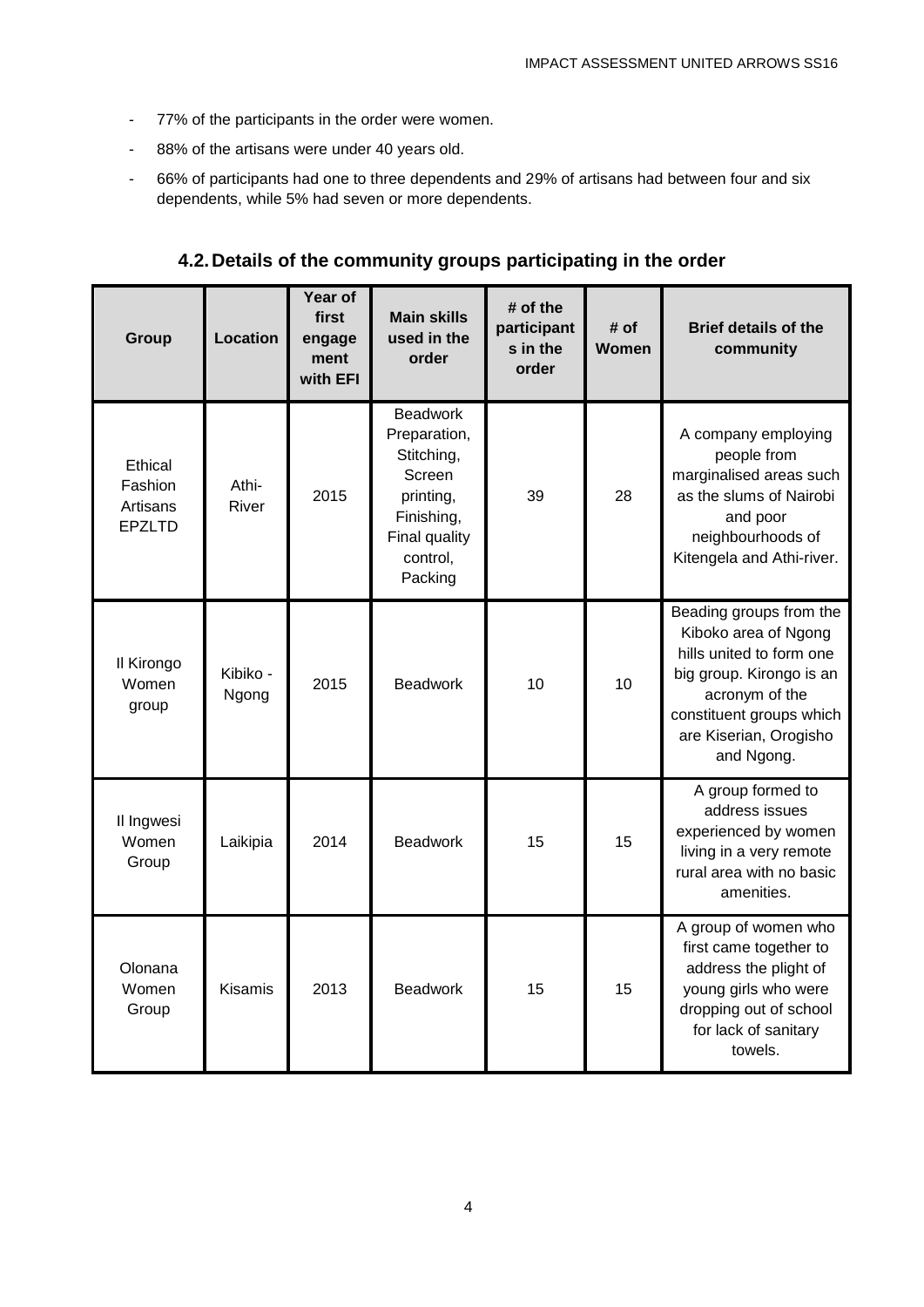<span id="page-6-0"></span>

#### **4.3.Beneficiary distribution on the map**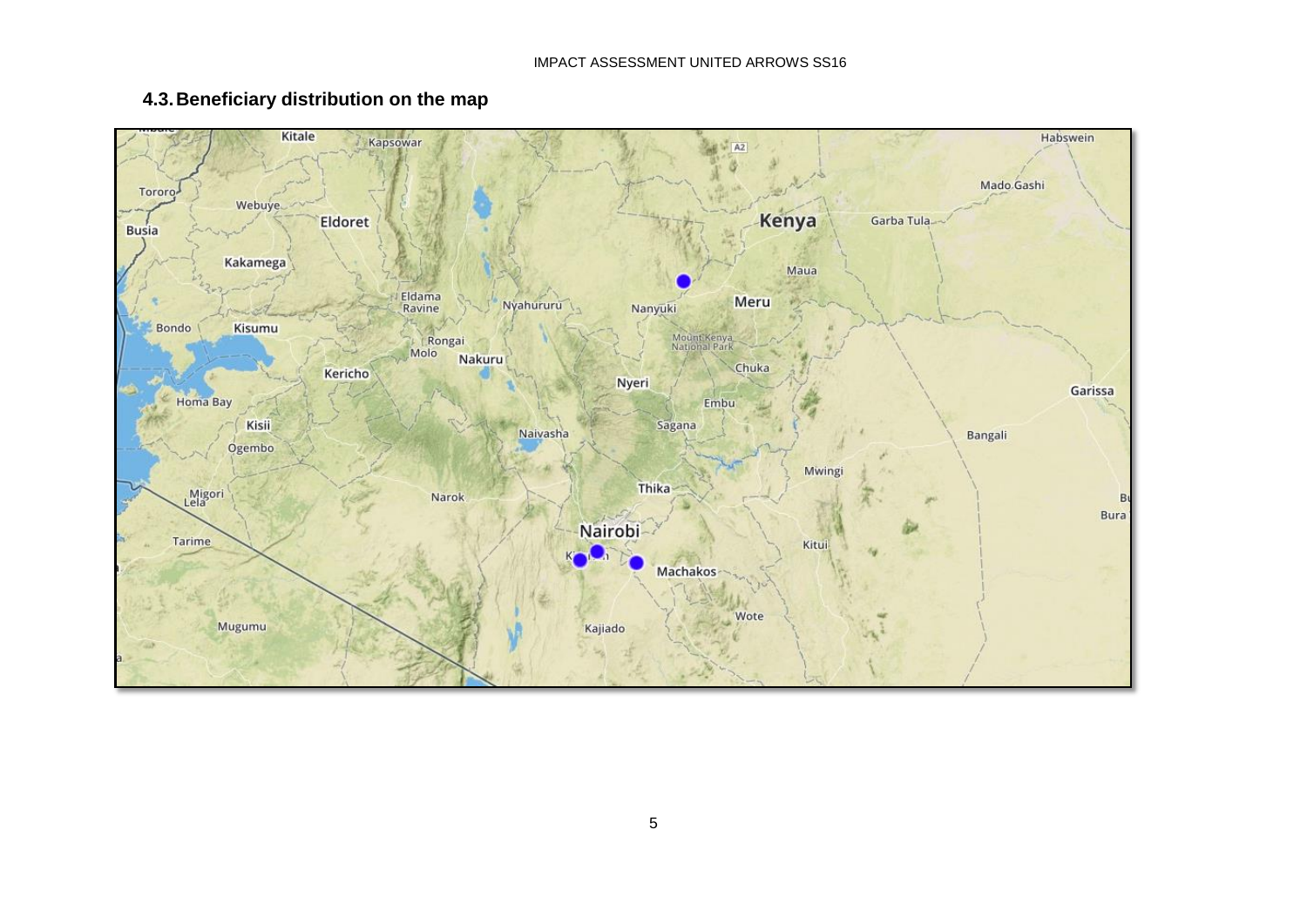#### **4.4.Cultural background of the communities / people involved in the order**

<span id="page-7-0"></span>The artisans who participated in the United Arrows order were mostly from marginalised communities. In order to overcome the challenges associated with economic marginalisation, many of the artisans have formed cooperatives and self-help groups which they registered with the government under the Ministry of Gender and Social Services enabling them to acquire semi-formal status. This status affords them access to capital from financial institutions such as micro-finance institutions, savings and credit co-operatives and banks. They also use their legal status to bargain for better prices, to access the market and adopt fair labour practices which in most cases are not adhered to in the informal sector.

#### **4.5.External conditions during the order**

<span id="page-7-1"></span>The United Arrows Spring/Summer 2016 order was performed throughout the months of February and March 2016. This was a time in which most artisans were seeking admission into secondary schools for their children who had graduated from primary schools in 2015. For many of the artisans this meant they had to cover many costs linked to tuition fees and other scholarly needs such as boarding boxes, new school uniforms, books etc. The United Arrows Spring/Summer 2016 order provided much needed income to fulfil these lists of requirements. At the same time, the dry spell experienced in Kenya further constrained the artisans' income as the cost of fresh food has risen.

#### **4.6.Challenges faced by the communities**

<span id="page-7-2"></span>The majority of the workers fulfilling the order were from the nomadic pastoralist communities. These communities usually migrate with their livestock in the dry period in search of pastures. During the United Arrows order most of the pastoralist communities were experiencing a drought. The male members of the community had migrated with animals leaving behind the young goats and sheep to be tended by the women who remained in the villages to take care of the school going children.

With increased domestic chores the beading on the United Arrows was distributed widely to ensure deadlines were met as the women also attend to livelihood tasks such as herding and milking cattle.

# **5. INVEST**

#### <span id="page-7-3"></span>**5.1.Skill types engaged**

<span id="page-7-4"></span>

| <b>SKILLS ENGAGED</b> | 49% of the participants were involved exclusively in beading.<br>$\bullet$<br>51% of the participants were involved in beading, sewing, management and<br>٠<br>supervisory roles and other operations at the Ethical Fashion Artisans' hub<br>located in the Nairobi's export processing zone (EPZ). |
|-----------------------|------------------------------------------------------------------------------------------------------------------------------------------------------------------------------------------------------------------------------------------------------------------------------------------------------|
| TRAINING              | 57% participated in training to improve their skills related to the order.                                                                                                                                                                                                                           |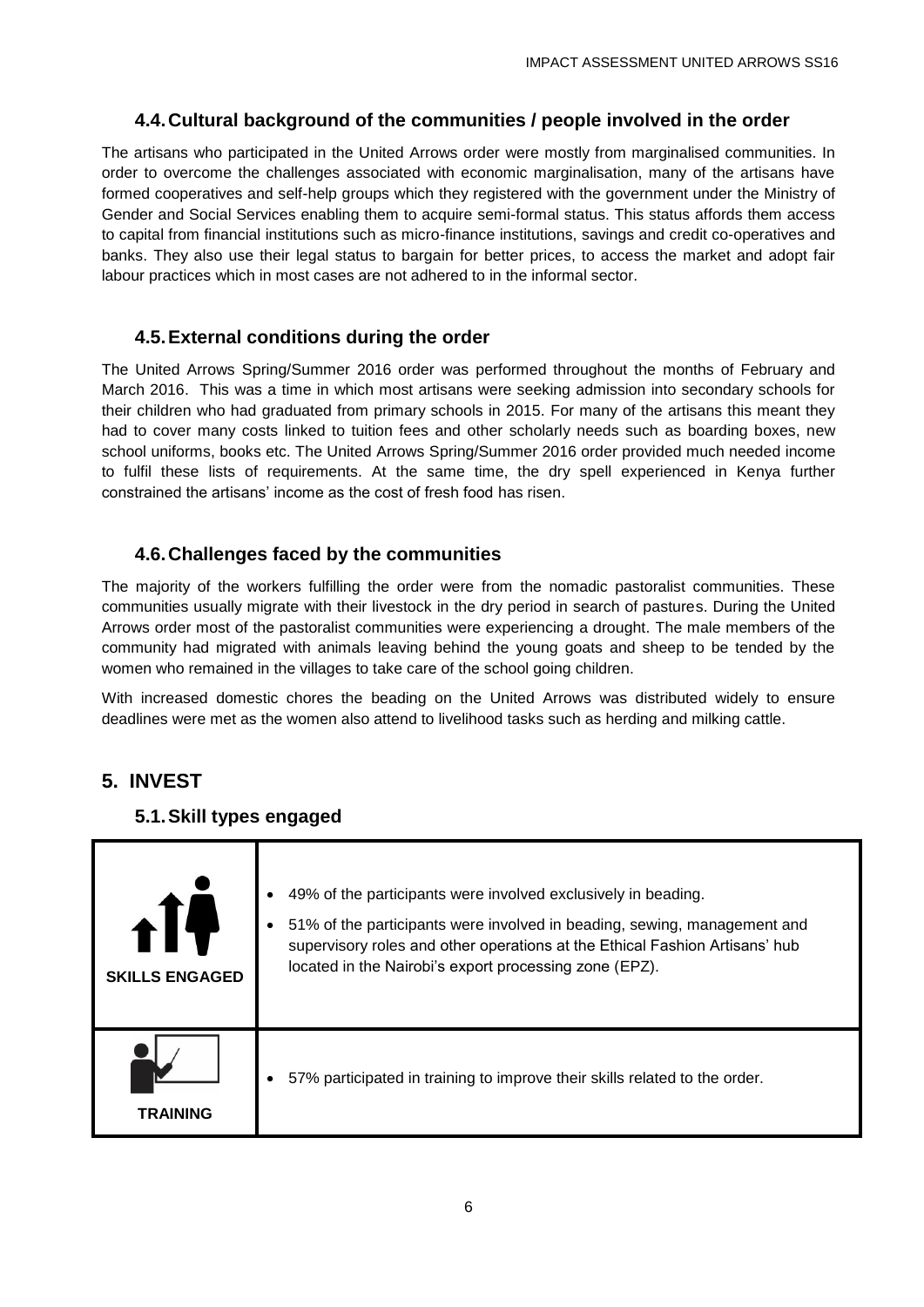#### <span id="page-8-0"></span>**5.2.Cultural background of the skills used in the order**

Beading is an integral cultural activity of the Maasai and Samburu tribes in East Africa. These communities are culturally known for their elegant traditional beaded jewellery that is worn as regalia during cultural ceremonies. The skill of beading is passed on from one generation to the next and used for both functional and commercial activities.

#### **5.3.Technique and skill development**

<span id="page-8-1"></span>The beading technique used during the United Arrows order was challenging to some community group members. Training offered to the women ensured the order demands were met. The training was first organised for the trainers of community groups who were responsible for training their members and to monitor quality issues of the order.

### <span id="page-8-2"></span>**6. SUSTAIN**

#### **6.1.Social responsibility**

<span id="page-8-3"></span>All work practices of the Ethical Fashion Initiative collaborators follow the Fair Labour Association's Code of Conduct and are adhered to by all of the Ethical Fashion Initiative's partner social enterprises and artisan groups. During orders there is ongoing monitoring of work practices to ensure compliance. There is constant feedback provided to the artisans and entities to enable improvement in all areas of work. The Impact assessment questions on social responsibility give an indication of the empowerment the artisans experienced.

|                                       | 100% were confident and proud of their work.<br>$\bullet$<br>100% were confident in their daily tasks.<br>$\bullet$ |
|---------------------------------------|---------------------------------------------------------------------------------------------------------------------|
| <b>SOCIAL</b><br><b>RESPONSIBLITY</b> | 100% were proud of their work.                                                                                      |

#### <span id="page-8-4"></span>**6.2.Environmental performance**

Participants in the order were asked questions to provide an indication of their awareness to certain environmental issues. Raising environmental awareness during work processes enables a broader perspective on environmental responsibility and related issues to be adopted by the communities.

<span id="page-8-5"></span>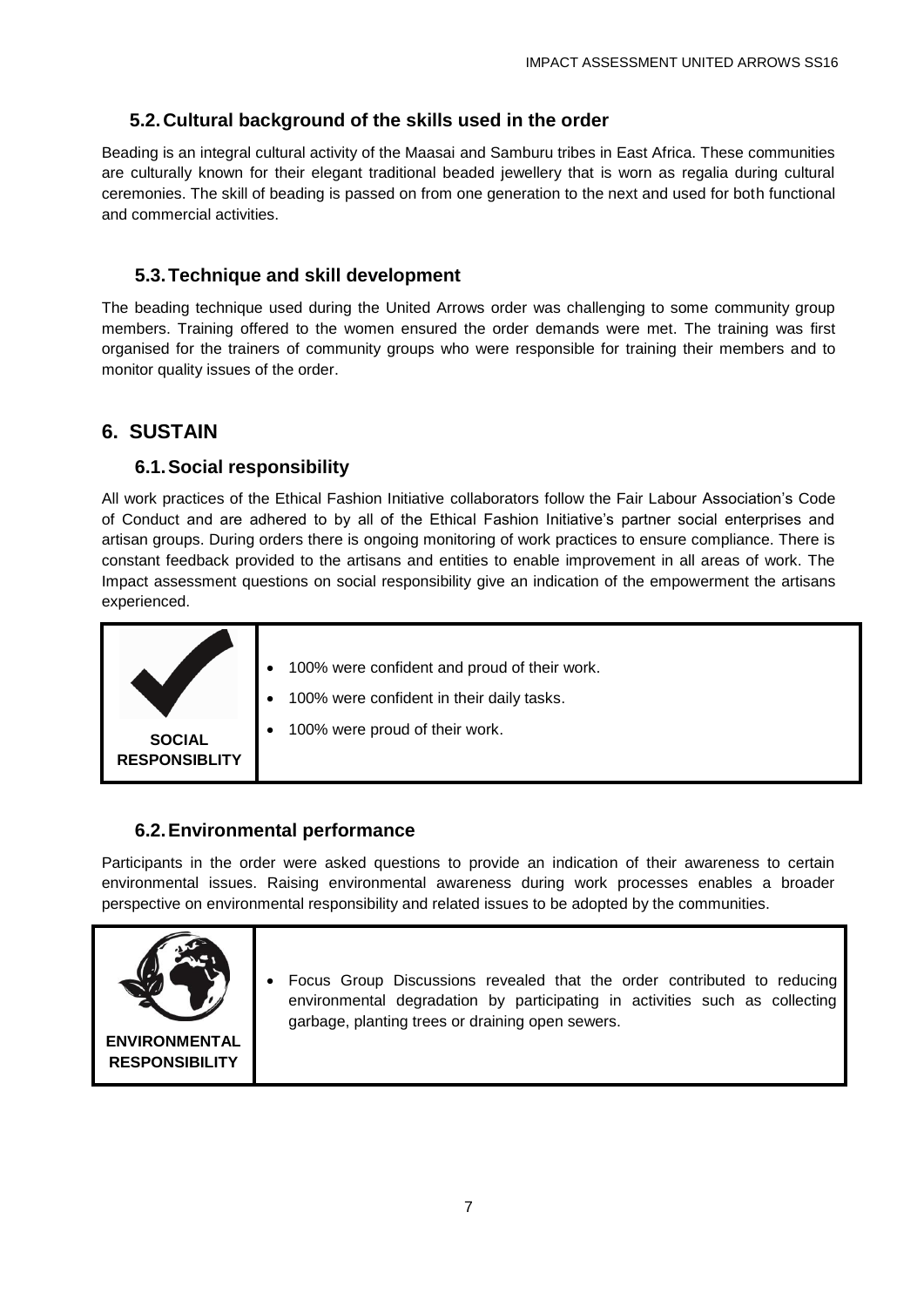#### **7. EMPOWER**

#### **7.1. Income and savings**

<span id="page-9-0"></span>The artisans received different levels of income depending on the tasks performed and the number of days worked. The pay was based on a piece rate which meant that the more pieces one produced the more income she/he received. Most of the artisans indicated that they received better income from this order compared to the income from the domestic market and alternative livelihood activities such as poultry keeping. The order allowed artisans to work under safe and healthy working conditions, and provided them with the opportunity to train and improve their beading skills.

The income from the order leveraged the artisans to improve nutrition, contribute to education fees and pay rent among other improvements. The income from the order also contributed to greater economic freedom and liberty for women in marginalised communities.

According to focus group discussions, savings were encouraged by the fact that the payments were made to the bank accounts of artisans. This enabled them to control spending patterns which significantly increased their saving ability. Some artisans used the savings to invest in small businesses and various other alternative sources of income such as poultry keeping, livestock and the running of small businesses.

| <b>INCOME</b> | Artisans' income increased by $1.3 - 1.5$ times with this order.<br>$\bullet$<br>95% of participants stated their income was higher than what they would have<br>٠<br>earned otherwise on the domestic market. |
|---------------|----------------------------------------------------------------------------------------------------------------------------------------------------------------------------------------------------------------|
| <b>SAVING</b> | 33% of participants were able to save money from the income received through<br>the order.<br>22% of participants were able to invest their earnings in livestock, housing and<br>business.                    |

#### **7.2.Access to education**

<span id="page-9-1"></span>The assessment questions on education indicate the benefits income has on the ability to educate the participant's children and their families. The income was used to leverage the education of the children through payment of tuition fees and meeting other secondary needs (uniforms, stationary and school trips).



#### <span id="page-9-2"></span>**7.3.Health and Nutrition**

The impact assessment questions related to health give an indication of the benefits that income has on the health care of the participants and their families. Focus group discussions revealed that receiving regular income allows artisans to maintain a healthy status. It was noted that the majority of the pastoralists prefer traditional medicine which is made and prescribed by traditional healers.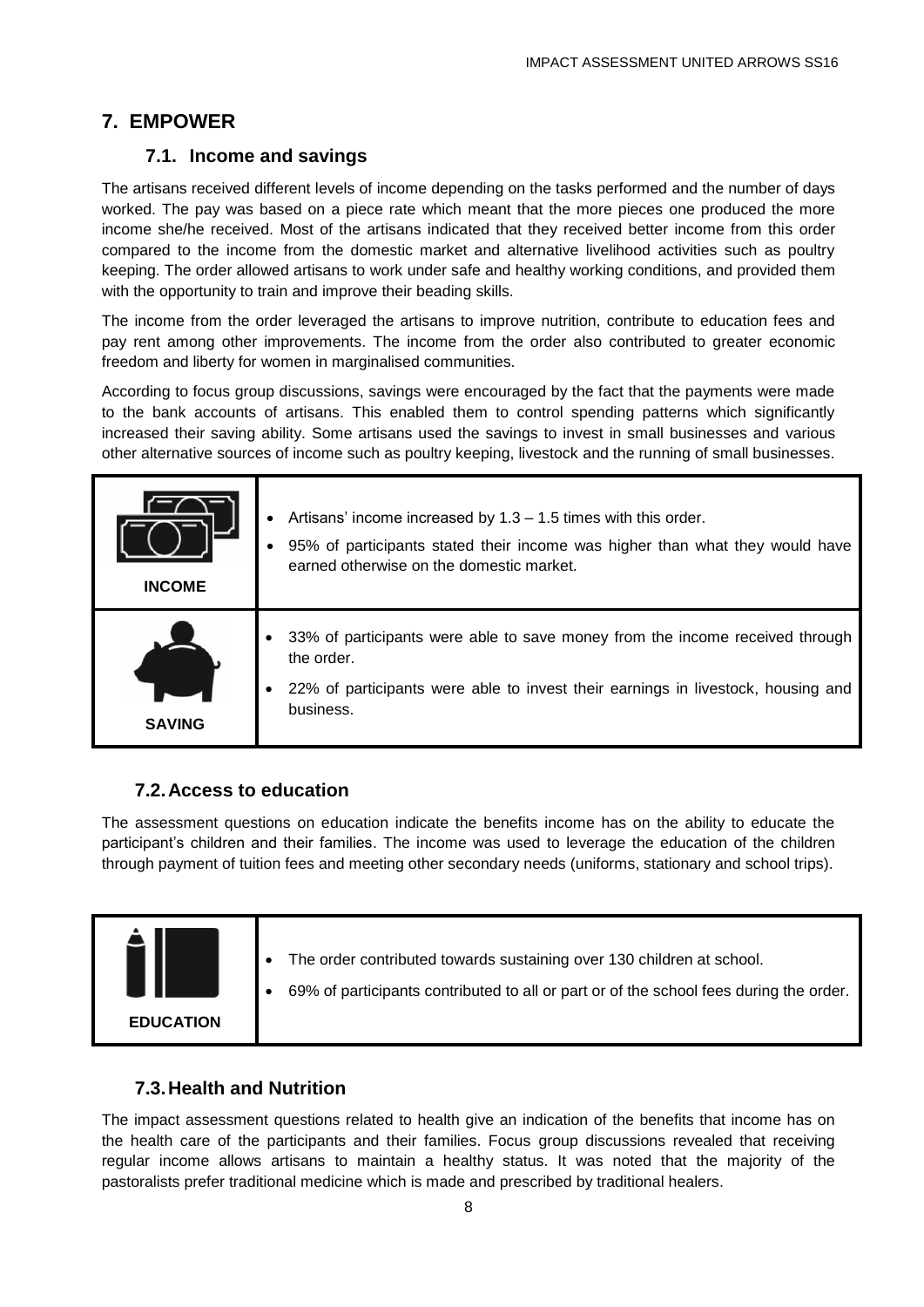

 31% of participants that experienced sickness in their household were able to seek treatment from both private and public hospitals depending on the magnitude of the illness.

The impact assessment questions on nutrition give an indication of the nutritional improvement that an increased income brings to artisans.

| <b>NUTRITION</b> |
|------------------|
|------------------|

# <span id="page-10-0"></span>**8. TESTIMONIALS**

| Margaret Kereya | I am 32 years old and a mother of four. I enjoyed working on<br>United Arrows beadwork. I was very happy to receive training<br>and income from the order. I used the income to pay school<br>fees for my children and to provide healthy meals for my<br>family.                                                                                     |
|-----------------|-------------------------------------------------------------------------------------------------------------------------------------------------------------------------------------------------------------------------------------------------------------------------------------------------------------------------------------------------------|
| Makena Memusi   | I am 30 years old and a mother of five. The United Arrows<br>order gave me an opportunity to work in a period when we<br>were almost starving because of the dry spell we were<br>experiencing. My husband had moved with the cattle and so I<br>had to look for what to feed on with my children. I used my<br>income to provide meals to my family. |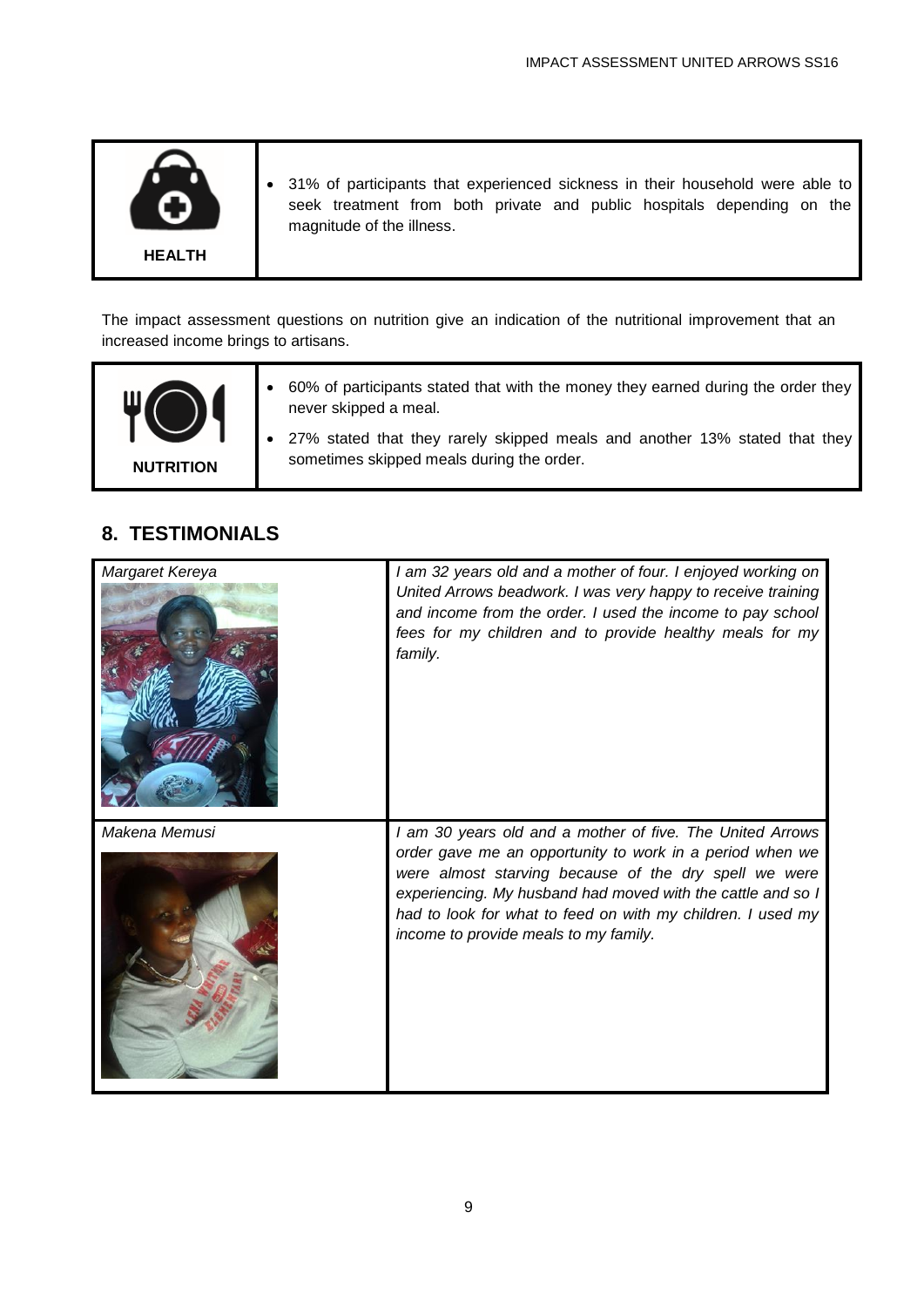| Isaac Manoi          | I am 23 years old, a student at a local public university<br>studying art and theatre. I am a Maasai where cultural norms<br>and practices indicate that beadwork is strictly a women<br>activity. However, I joined them for United Arrows order<br>because I need to pay my school fees without having to sell<br>animals. I was not wrong as the work helped me raise<br>enough money which I used to pay for my tuition fees and<br>some for pocket money. Even after university I will continue<br>to do beadwork since I have discovered it pays well. |
|----------------------|--------------------------------------------------------------------------------------------------------------------------------------------------------------------------------------------------------------------------------------------------------------------------------------------------------------------------------------------------------------------------------------------------------------------------------------------------------------------------------------------------------------------------------------------------------------|
| Peter Lutsuta Sejero | I am 31 years old and a father of one. I worked on United<br>Arrow as the supervisor for screen printing of the tote bags.<br>The work had very interesting designs and was enjoyable. I<br>used the income from the order to pay for rent and to support<br>the education of my younger siblings.                                                                                                                                                                                                                                                           |
| Sarah Musili         | I am 41 years old and a mother of four. In Kenya it is hard to<br>find a woman of my age working. This is because one either<br>has lost the opportunity for formal education which is very<br>important for employment or is simply tethered at home by<br>their husbands who want them to be confined in the kitchen<br>and take care of children. I thank God that United Arrows<br>through Ethical Fashion Artisans has given me that rare<br>opportunity to work. I used my income to pay school fees and<br>to feed my family with healthy meals.      |
| Joseph Waithaka      | I am 23 years old, a father of one. Traditionally beadwork is<br>considered a feminine activity. However, for me it is more<br>than just work, it is my livelihood and the skill with which I am<br>able to build my future. During the United Arrows order I<br>worked so hard and received quite good money. I was the<br>highest in terms of income. However, what makes me happy<br>is the fact that I work while my classmates are still toiling<br>looking for white collar jobs. I was so comfortable and<br>satisfied with United Arrows work.       |